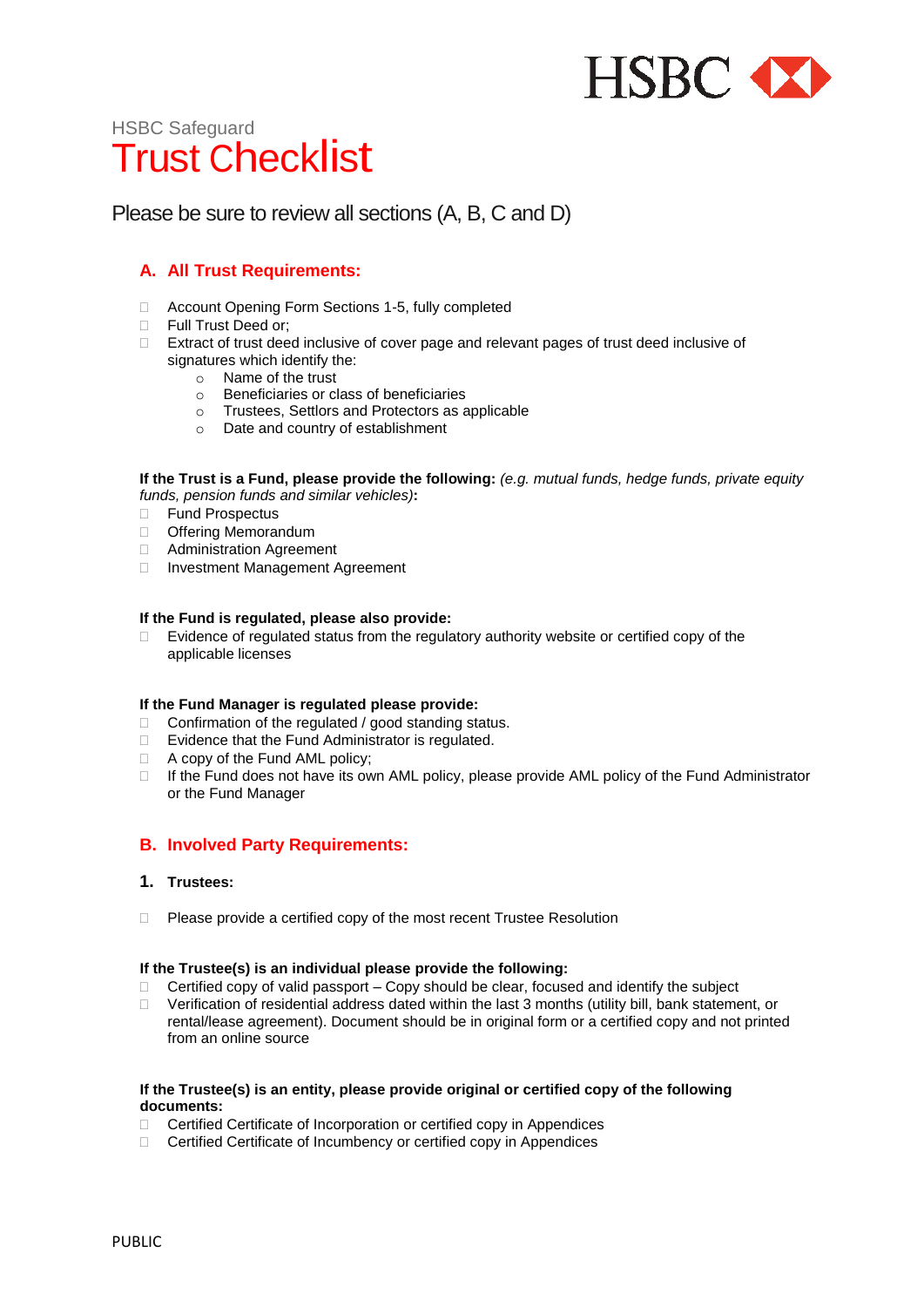- Share register *(ensure this extends to ultimate beneficial owners – e.g. Individuals or publicly traded company)* If the entity is ultimately owned by a publicly listed company, please provide stock exchange and ticker symbol.
	- a. If the ultimate beneficial owner is a government entity, further discussion with the Bank will be required
	- b. If the entity is a trust, please provide an extract of the trust deed inclusive of cover page and relevant pages of trust deed inclusive of signatures which identifies the name of the trust, beneficiaries or class of beneficiaries, trustees, settlors and protectors as applicable
- $\Box$  Verification of registered office in country of incorporation Please provide two sources confirming the Registered Address of the company
	- For Bermuda registered companies, the certified copy of the completed Form 13 may be used as a source along with a letter from the company Secretary confirming the Registered Address.
	- For non-Bermuda registered companies, a certified copy of the Memorandum of Association/Articles along with the letter from the company Secretary confirming the Registered Address. When providing the Memorandum of Association/Articles the Registered Address must be included in the document.
- $\Box$  Verification of the operating business address/principal place of business (e.g. a letter from a lawyer or an accountant, bank statement or lease agreement in the company name showing the address)

## **If the Trustee is a regulated entity, please also provide the following:**

 $\Box$  Confirmation of the regulated status / good standing

## **2. Settlors and Protectors:**

#### **If the Settlor or Protector is an individual please provide the following:**

- $\Box$  Certified copy of valid passport Copy should be clear, focused and identify the subject.
- □ Verification of residential address dated within the last 3 months (utility bill, bank statement, or rental/lease agreement). Document should be in original form, or a certified copy, and not printed from an online source

#### **If the Settlor is deceased the Trustees must provide the following:**

- □ Name of the Settlor
- Date of birth
- $\Box$  One of the following: death certificate or confirmation from an approved public source

#### **If the Settlor or Protector is an entity, please provide original or certified copy of the following documents:**

- Certified Certificate of Incorporation or complete relevant template in Appendices
- □ Certified Certificate of Incumbency or complete relevant template in Appendices
- $\Box$  Share register (ensure this extends to ultimate beneficial owners  $-e.g.$  Individuals or publicly traded company)
- $\Box$  Verification of registered office in country of incorporation Please provide two sources confirming the Registered Address of the company;
	- For Bermuda registered companies, the certified copy of the completed Form 13 may be used as a source along with a letter from the company Secretary confirming the Registered Address.
	- o For non-Bermuda registered companies, a certified copy of the Memorandum of Association/Articles along with the letter from the company Secretary confirming the Registered Address. When providing the Memorandum of Association/Articles the Registered Address must be included in the document.
- Verification of the operating business address/principal place of business *(e.g. a letter from a lawyer or an accountant, bank statement or lease agreement in the company name showing the address)*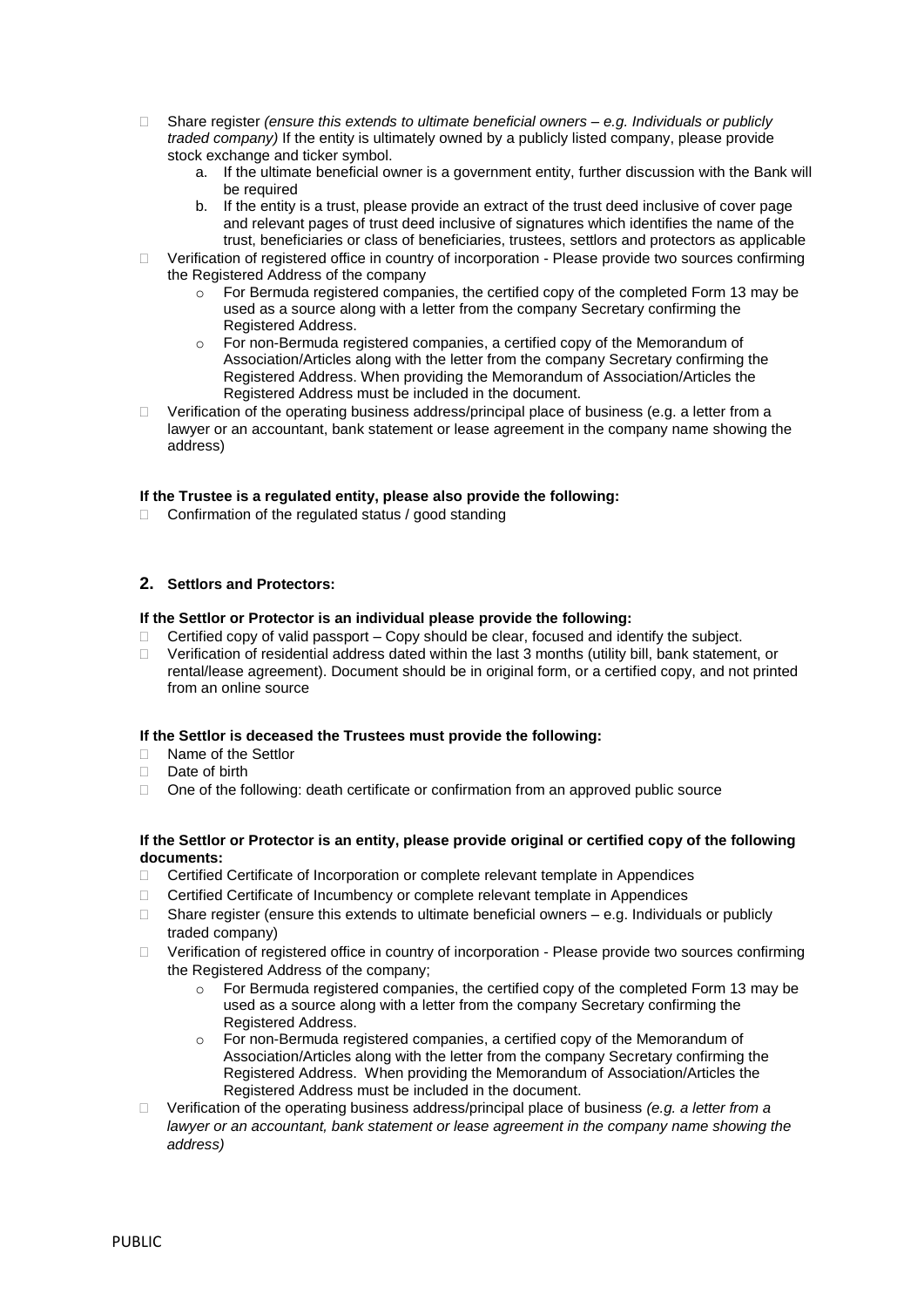## **3. Beneficiaries entitled to 10% or more of the trusts total assets/annual income:**

#### **If the Beneficiary(ies) is/are an individual please provide the following:**

- $\Box$  Certified copy of valid passport Copy should be clear, focused and identify the subject.
- $\Box$  Verification of residential address dated within the last 3 months (utility bill, bank statement, or rental/lease agreement). Document should be in original form, or a certified copy, and not printed from an online source

#### **If any beneficiary is a minor, please provide for one parent:**

- $\Box$  A certified copy of valid passport Copy should be clear, focused and identify the subject
- $\Box$  Verification of residential address dated within the last 3 months (utility bill, bank statement, or rental/lease agreement). Document should be in original form, or a certified copy, and not printed from an online source

In addition, one of the following should be obtained for the minor:

- □ Birth Certificate
- Valid Passport
- □ Other formal document from a governmental body

#### **If the Beneficiary(ies) is/are an entity, please provide original or certified copy of the following documents:**

- □ Certificate of Incorporation
- □ Certificate of Incumbency
- $\Box$  Share register (ensure goes to ultimate beneficial owners e.g. Individuals or publicly traded company)
- □ Verification of registered office in country of incorporation Please provide two sources confirming the Registered Address of the company;
	- $\circ$  For Bermuda registered companies, the certified copy of the completed Form 13 may be used as a source along with a letter from the company Secretary confirming the Registered Address.
	- o For non-Bermuda registered companies, a certified copy of the Memorandum of Association/Articles along with the letter from the company Secretary confirming the Registered Address. When providing the Memorandum of Association/Articles the Registered Address must be included in the document.
- $\Box$  Verification of the operating business address/principal place of business (e.g. a letter from a lawyer or an accountant, bank statement or lease agreement in the company name showing the address)

#### **4. Key controllers:**

- □ Please provide a fully completed Personal Details form for all Key Controllers, Directors, Officers, and Authorized Signatories, including specimen signatures where applicable.
- $\Box$  Please provide the following for any two (2) Directors and any two (2) Authorized signatories:
	- $\circ$  Certified copy of valid passport Copy should be clear, focused and identify the subject
	- $\circ$  Verification of residential address dated within the last 3 months (utility bill, bank statement, or rental/lease agreement). Document should be in original form or a certified copy and not printed from an online source